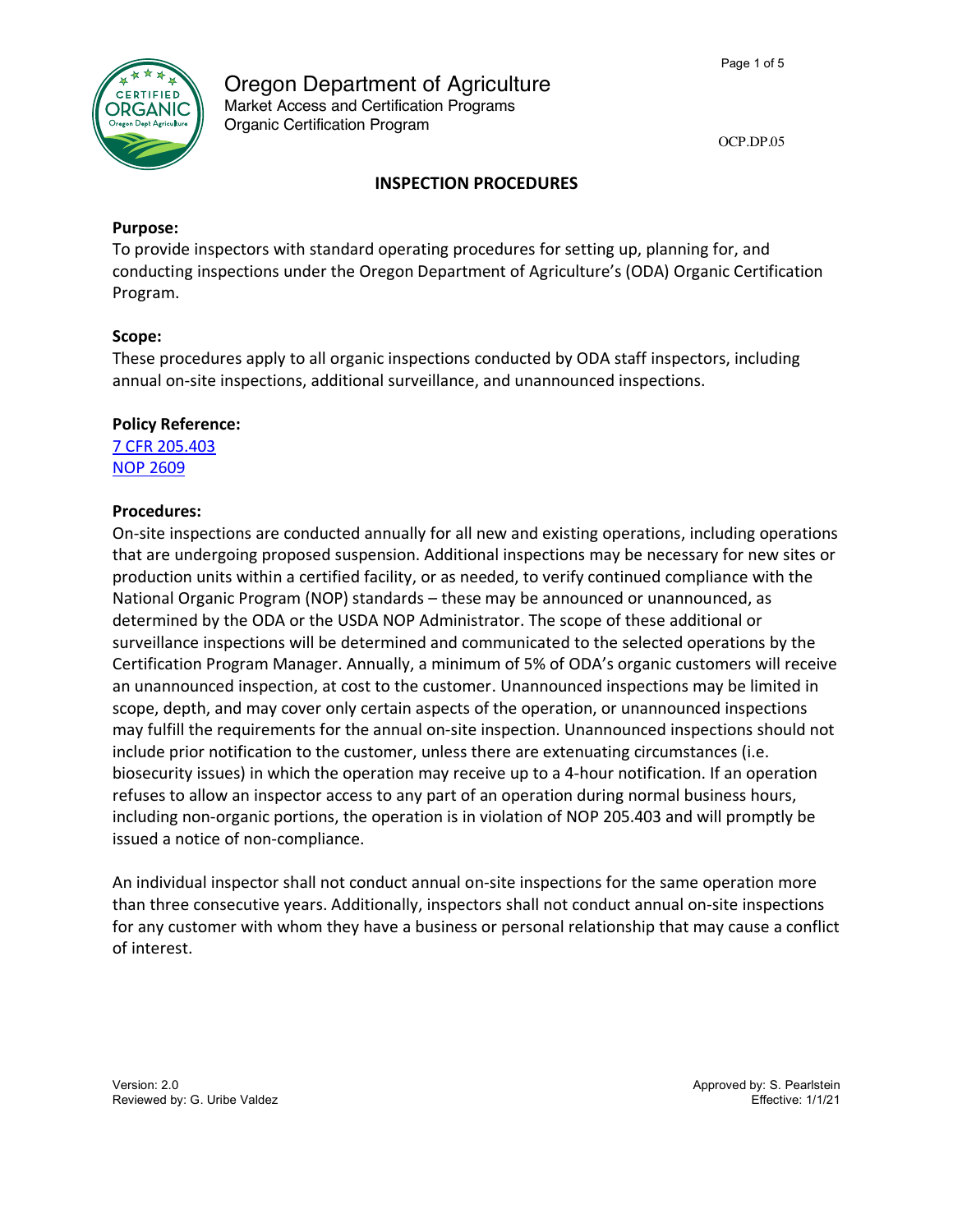# DRGANIC

# Oregon Department of Agriculture

Market Access and Certification Programs Organic Certification Program

OCP.DP.05



# **Scheduling**

Inspections should be scheduled with the applicant within one month from the date it was assigned to the inspector in the database. Additionally, the inspector should schedule the inspection for a time when the inspector can observe the operation and its land, facilities, and activities for determining compliance with the NOP regulations. The inspector should confirm with the applicant that an authorized representative of the organization who is knowledgeable about the operation and its organic program is available to be present during the inspection.

# **Inspector Responsibilities**

- Always be on time and dress appropriately for the operation.
- If inspecting a food handling or processing facility, respect the quality control mechanisms that are in place and follow all policies for visitors, including signing in and washing hands wherever required.

Per Section 205.403(c) of the NOP standards, on-site inspections must verify the following:

- (1) The operation's compliance or capability to comply with the Act and the regulations in this part;
- (2) That the information, including the organic production or handling system plan, provided in accordance with §205.401, 205.406, and 205.200, accurately reflects the practices used, or to be used, by the applicant for certification or by the certified operation;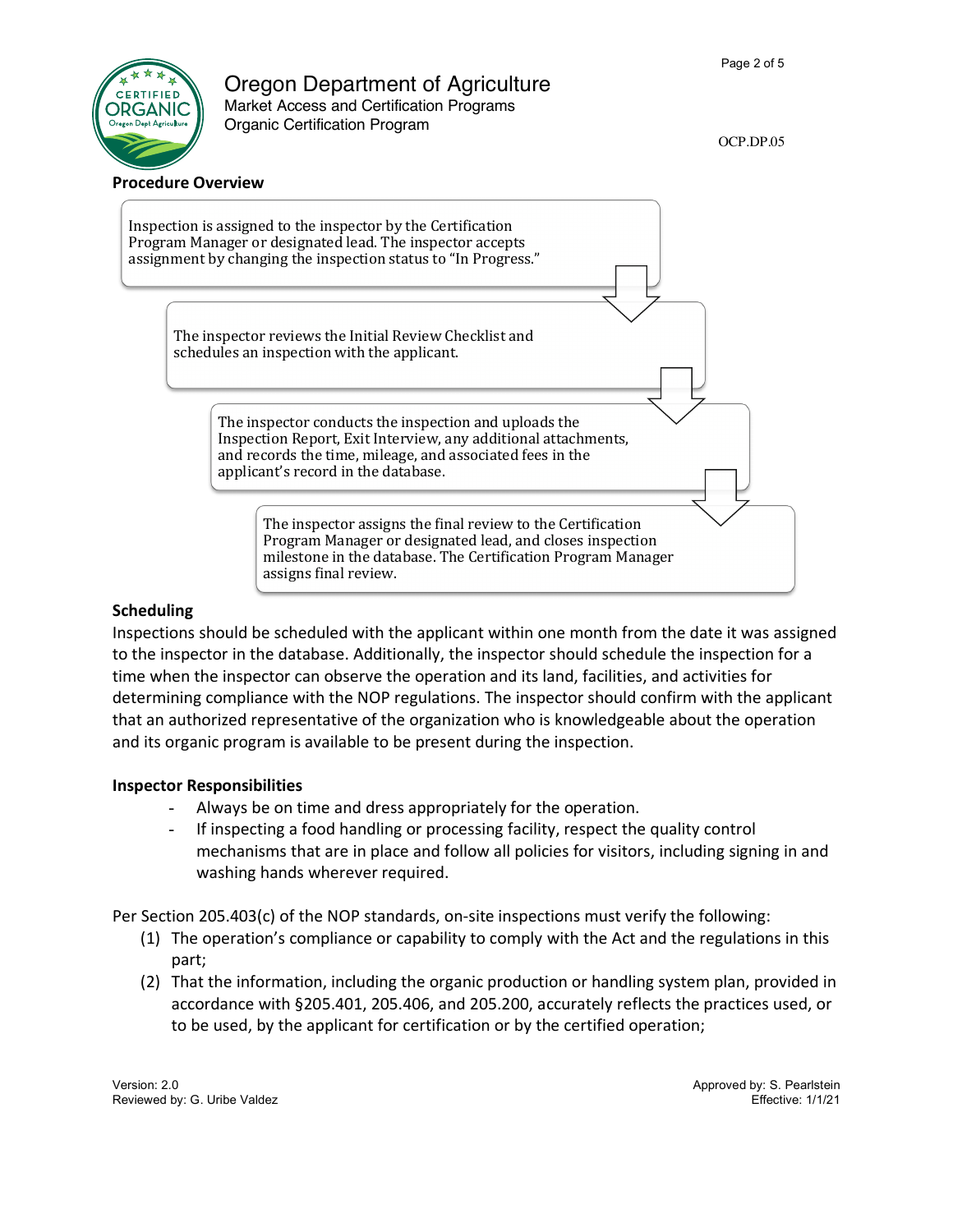

# Oregon Department of Agriculture Market Access and Certification Programs Organic Certification Program

OCP.DP.05

(3) That prohibited substances have not been and are not being applied to the organic product through means which, at the discretion of the certifying agent, may include the collection and testing of soil; water; waste; seeds; plant tissue; and plant, animal, and processed product samples.

# **Verify the System Plan**

During the inspection, be sure to verify that the system plan and updates on file are current and complete. Minor updates shall be completed with the producer while on site – digital copies of the updated documents are encouraged. The inspector's copy of the updated system plan must be submitted as an attachment to the inspector's final report. Additionally, the updated OSP must be uploaded in OACS to the *Company Details* tab and the previous OSP should be deactivated by entering the new inspection date. If the OSP was digitally updated, provide a copy to the applicant. Any changes to the system plan found during the inspection should be noted in the Inspection Report and discussed during the exit interview. Major changes in OSPs should be noted as an issue of concern on the Exit Interview form.

Any input materials that are found to be used on the operation that have not been reviewed and approved in the submitted Organic System Plan should be recorded and all accompanying information collected and uploaded into the database for review, including labels, receipts, and MSDS, if available.

# **Control Points**

Areas of risk are noted in the Inspection Report for those control points that pose the greatest risk of contamination, commingling, or divergence from any applicable standard. In operations that are involved in split, parallel, or any non-organic handling in tandem with organic production, the inspector will review all applicable components of the operation, including non-organic production and handling records and operations to ensure that compliance can be verified. All potential or likely areas of noncompliance will be listed in the Inspection Report as well as on the Exit Interview form (OCP.F.25).

# **Records and Audit**

The inspection includes a systematic review of the OSP and all supporting documentation with the operator. The inspector may review all types of records and documents applicable to the scope of the audit and should note all documentation reviewed in the Inspection Report. The inspector will conduct and document a traceback exercise and mass-balance audit for each operation during the on-site inspection (OCP.F.22a, OCP.F.23a, OCP.F.24a). Inspectors may also choose to see documentation related to other applicable local, state, or federal regulations that govern the operation to determine that the operation is operating within its legal capacity.

# **When & What to Inspect**

Version: 2.0 **Approved by: S. Pearlstein** Reviewed by: G. Uribe Valdez **Effective:** 1/1/21 Every annual inspection includes a visit to all sites. Sites may be any facility, field, or storage unit that is involved with the production, processing, or handling of any organic product. The inspection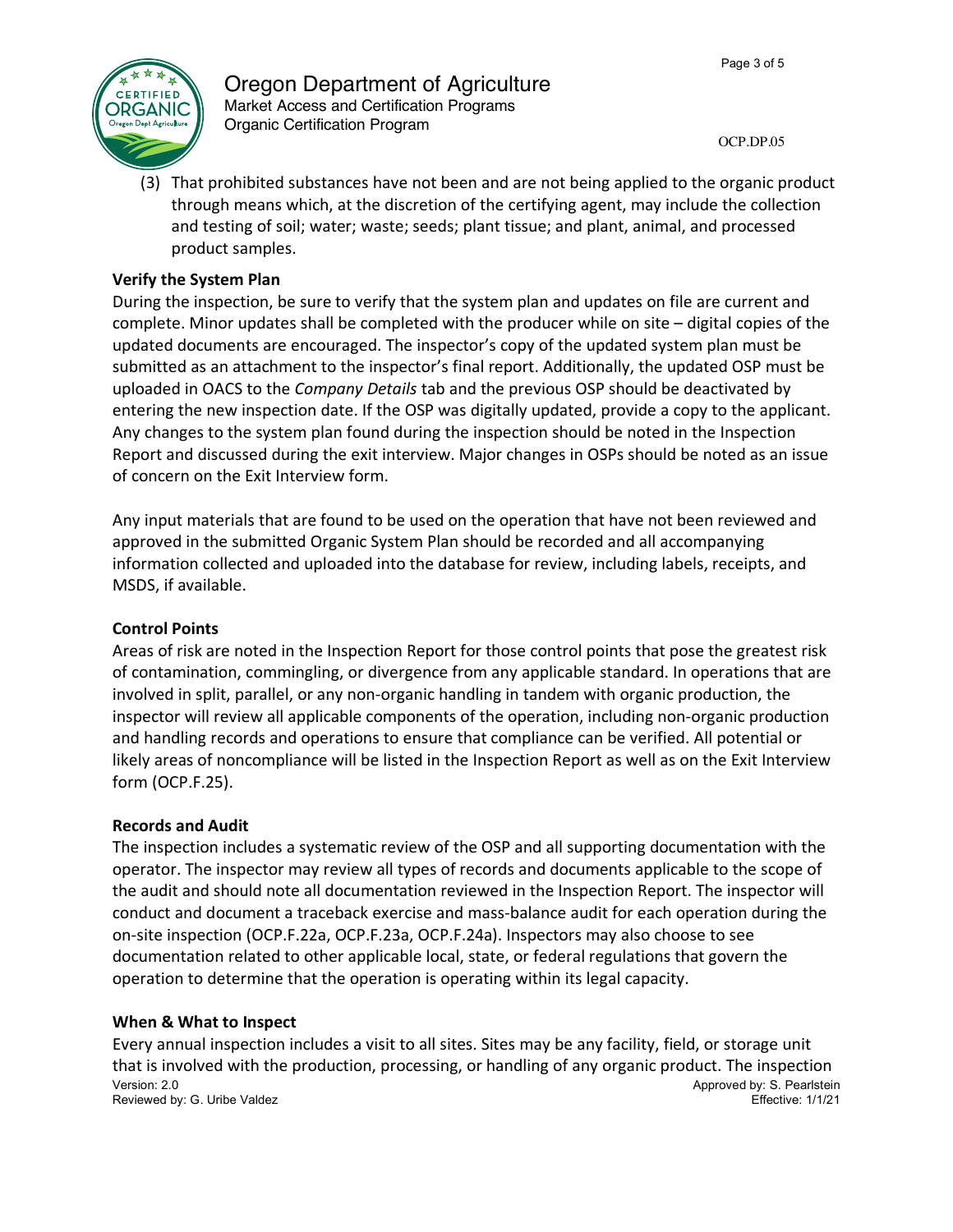

# Oregon Department of Agriculture

Market Access and Certification Programs Organic Certification Program

OCP.DP.05

is conducted at a time at which organic or certifiable product may be observed. The inspector verifies that the actual operation or procedures within the operation are concurrent with the OSP. If operations or procedures diverge from the OSP, it is noted in the Inspection Report and on the Exit Interview form, and should be discussed during the exit interview with the customer.

Inspectors may choose to take a sample of product, plant material, soil, or water from the operation if there is concern that contamination of organic product may have occurred. The inspector must document the sample technique used, location, and type of sample taken and include in the Inspection Report all the pertinent information as submitted to the lab. The Exit Interview form serves as a receipt to the customer for the sample taken. Inspectors shall not be charged by the customer for taking a sample of product as part of the inspection and all requests by the customer to this effect should be directed to the Certification Program Manager. Additionally, the inspector should inform the customer that the customer is not responsible for the laboratory evaluation fees of any sample collected in the course of an annual certification inspection.

# **Inspection Report**

Evaluations are conducted of organic producers, processors, and handlers, and reports that address compliance or lack of compliance with the NOP standards are prepared. Inspectors prepare written reports that address the following items:

- Organic production and handling system plans
- Information on soil management
- Input materials used in crop production
- Recordkeeping of materials applied, seeds used and other records, as appropriate
- Audits of sales records
- Audit information about quantity of product produced and sold
- Formulas and labeling of organic processed food products
- Processing aids and their use in processed organic food
- Audits on quantity of product received and quantity of product produced including shrinkage
- Pest management and sanitation programs in food processing and handling facilities
- Risk of use or contamination by genetically-modified organisms (GMOs) and their products or derivatives
- Verification of prior noncompliances and resolution conditions

Inspectors must be intimately familiar with the National Organic Program and ODA Organic Certification Program policies and procedures in order to adequately inspect, evaluate, and report on the inspected organic farms, processors, and handlers.

Inspection reports are expected to be comprehensive and complete and include adequate sentence structure, grammar, and spelling so that the meaning is clear. Completed inspection reports are to